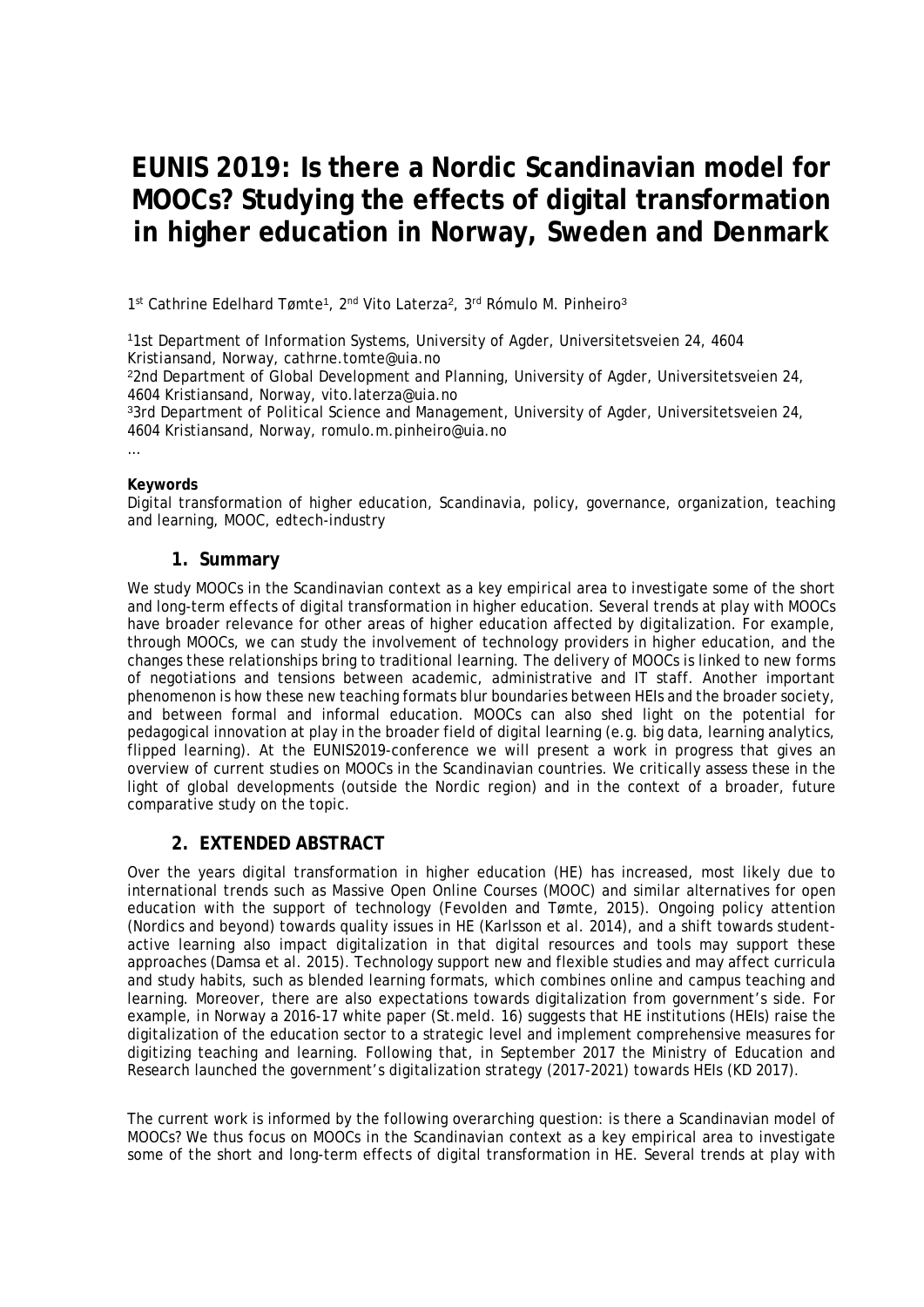MOOCs have broader relevance for other areas of HE affected by digitalization. For example, through MOOCs, we can study the involvement of technology providers in HE, and the changes these relationships bring to traditional learning. The delivery of MOOCs is linked to new forms of negotiations and tensions between academic, administrative and IT staff. Another important phenomenon is how these new teaching formats blur boundaries between HEIs and the broader society, and between formal and informal education. MOOCs can also throw shed light on some of the potential for pedagogical innovation at play in the broader field of digital learning (e.g. big data, learning analytics, flipped learning).

At the EUNIS2019-conference we will present a work in progress paper that presents an overview of current studies on MOOCs in the Scandinavian countries. We critically assess these in the light of global developments (outside the Nordic region) and in the context of a broader, future comparative study on the topic.

### **3. REFERENCES**

Damsa, Crina I.; de Lange, T., Elken, M., Esterhazy, R., Fossland, T., Frølich, N., Hovdhaugen, E., ; Maassen, P., Nerland, M., Nordkvelle, Y. T., Stensaker, B., Tømte, C. Vabø, A., Wiers-Jenssen, J., Aamodt, P., O. (2015). *Quality in Norwegian Higher Education: A review of research on aspects affecting student learning*. NIFU-rapport 2015: 24.

Fevolden, A. M. & Tømte, C. (2015) How ICT is shaping Higher Education in Huisman, J., de Boer, H., Dill, D., & Souto-Otero (Eds.) *The Palgrave International Handbook of Higher Education Policy and Governance* Palgrave Macmillan

Karlsson, S., Fogelberg, K., Kettis, Å., Lindgren, S., Sandoff, M., & Geschwind, L. (2014). Not just another evaluation: a comparative study of four educational quality projects at Swedish universities. *Tertiary Education and Management*, 20(3), 239-251.

KD (2017). *Digitaliseringsstrategi for universitets- og høyskolesektoren. Strategi for digitalisering i høyere utdanning og forskning 2017- 2021*. Oslo, Norwegian Ministry of Education. Online at: https://www.regjeringen.no/contentassets/779c0783ffee461b88451b9ab71d5f51/no/pdfs/digitaliser ingsstrategi-for-universitets--og-hoysk.pdf

St.Meld. St. 27 (2015-2016) Digital agenda for Norge. IKT for en enklere hverdag og økt produktivitet.

St.Meld. St. 16 (206-17) Kultur for kvalitet i høyere utdanning.

## **4. AUTHORS' BIOGRAPHIES**



**Cathrine E. Tømte** is Associate Professor at Dept. of Information Systems at University of Agder, UiA, and participant in the research group, Center for Digital Transformation, CeDiT. Tømte has a demonstrated history of working in the research industry, and is skilled in ICT, Digitalization, Online Learning, Sociology, Lecturing, Organizational Development, and Gender Studies. Strong education professional with a Dr.Art (PhD) focused in Organizational communication (ICT-based) from Norwegian University of Technology and Science (NTNU). Before joining Dept. of Information Systems at UiA, Tømte worked as a research professor at Nordic Institute for Studies in Innovation, Research and Education, NIFU, where she was responsible for projects on digitalization of education and learning.